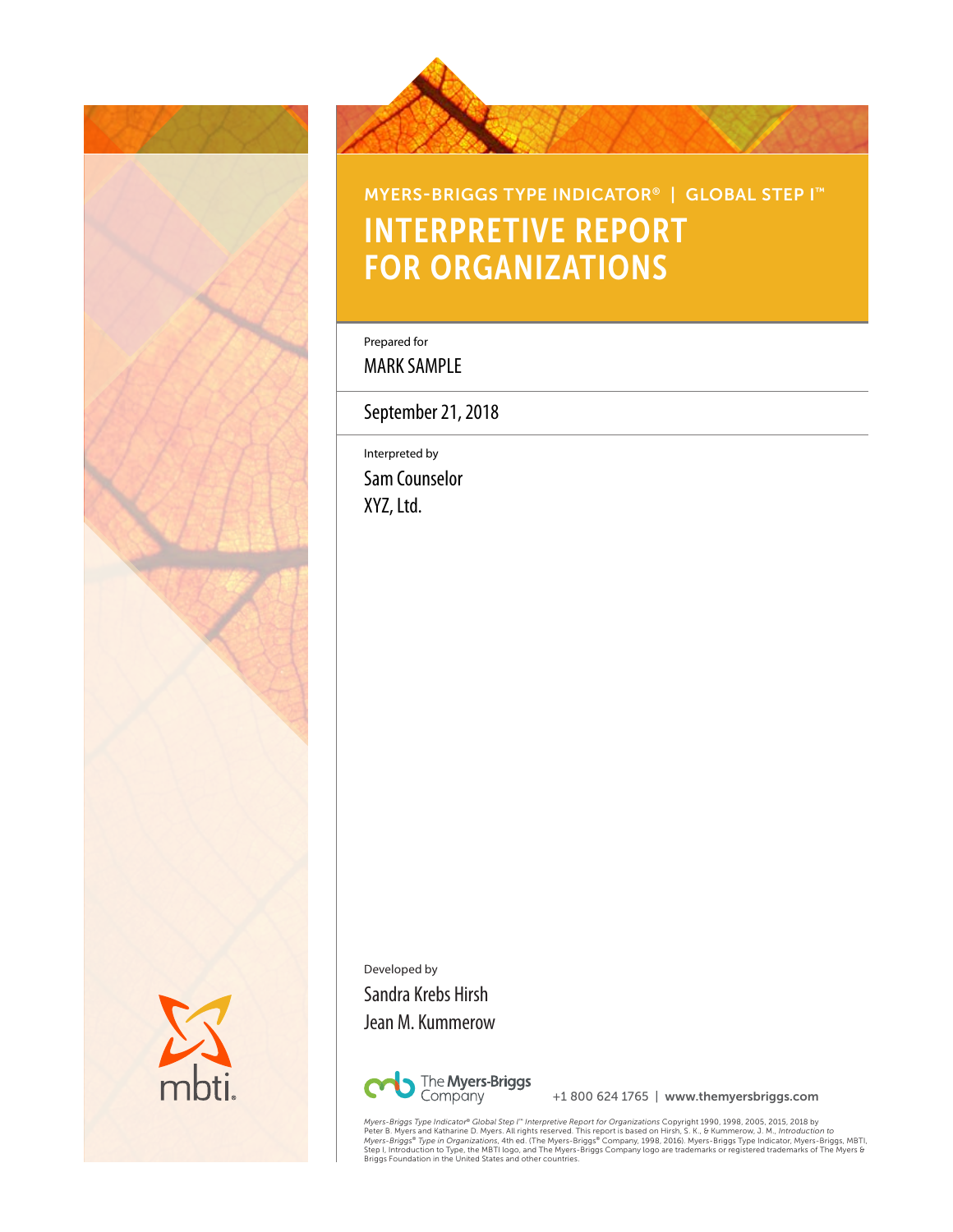

#### isfj infj istj intj isfp infp intp istp esfp enfp estp entp enfi esti esfi entj

# About Your Report

Your Myers-Briggs® Interpretive Report for Organizations is designed to help you understand your results on the *Myers-Briggs Type Indicator*® (MBTI®) assessment and how you can use them to optimize success at work.

The MBTI assessment provides a useful method for understanding people by identifying 16 Myers-Briggs personality types. The personality types arise from the four pairs of opposite preferences shown below. Each preference is indicated by a letter.

|  | EXTRAVERSION C Or I INTROVERSION | Opposite ways to<br>direct and receive energy             |
|--|----------------------------------|-----------------------------------------------------------|
|  | SENSING S OF A INTUITION         | Opposite ways to<br>take in information                   |
|  | THINKING to or f FEELING         | Opposite ways to <b>decide and</b><br>come to conclusions |
|  | JUDGING TO OF PERCEIVING         | Opposite ways to<br>approach the outside world            |

Although each of us can and does use all of the preferences at least some of the time, people typically find one in each pair more comfortable and natural than its opposite. Your four preferences—your choice from each pair of opposites—make up your four-letter Myers-Briggs type.

The MBTI assessment was developed by Isabel Briggs Myers and her mother, Katharine Cook Briggs, based on the personality type theory proposed by psychologist Carl Jung. As you explore your Myers-Briggs personality type, remember that the MBTI assessment

- Describes rather than prescribes; it is used to open possibilities, not limit options
- Identifies natural preferences, not skills, abilities, or competencies
- Assumes that all preferences are equally important and valuable, and are used by every person
- Is research based and well documented with thousands of scientific studies
- Is supported by ongoing research

## HOW YOUR REPORT IS ORGANIZED

- Your Myers-Briggs® Personality Type
- Your Snapshot
- Your Work Style
- Your Preferences at Work
- Your Communication Style
- Your Unique Preference Pattern
- Your Problem-Solving Approach
- Next Steps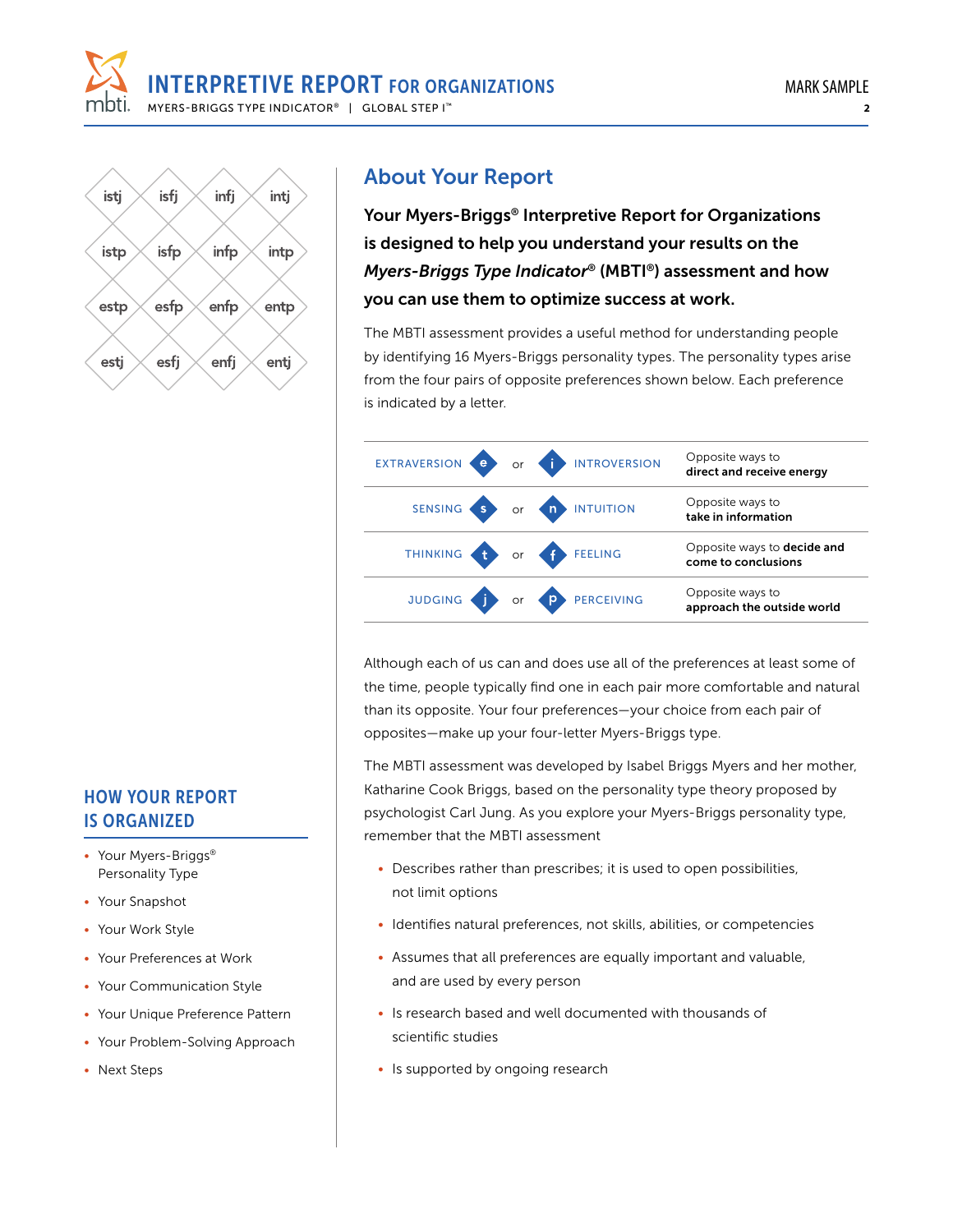



# Your Myers-Briggs® Personality Type

Your answers to the questions on the MBTI assessment show which preference in each of the four pairs of opposites you prefer.

Your reported Myers-Briggs personality type **ESTJ** 

Your preferences Extraversion | Sensing | Thinking | Judging

Think of your choices as something like being right- or left-handed. Both hands are valuable and useful, but most people use their favored hand more often and become more adept with it. In the same way, your type preferences are choices between equally valuable and useful qualities. Your ESTJ results are described below.

## THE WAY YOU DIRECT AND RECEIVE ENERGY

#### Extraversion

People who prefer Extraversion tend to direct their energy toward the outside world and get energized by interacting with people and taking action.



# Introversion

People who prefer Introversion tend to direct their energy toward their inner world and get energized by reflecting on their ideas and experiences.

## THE WAY YOU TAKE IN INFORMATION

#### Sensing

People who prefer Sensing tend to take in information that is real and tangible. They focus mainly on what they perceive using the five senses.

People who prefer Thinking typically base their decisions and conclusions on logic, with accuracy and objective truth



#### Intuition

People who prefer Intuition tend to take in information by seeing the big picture. They focus mainly on the patterns and interrelationships they perceive.

### THE WAY YOU DECIDE AND COME TO CONCLUSIONS



#### Feeling

People who prefer Feeling typically base their decisions and conclusions on personal and social values, with understanding and harmony the primary goals.

## THE WAY YOU APPROACH THE OUTSIDE WORLD



#### Perceiving

People who prefer Perceiving typically look for more information before coming to conclusions and take a spontaneous, flexible approach to the world.

### **Judging**

**Thinking** 

the primary goals.

People who prefer Judging typically come to conclusions quickly and want to move on, and take an organized, planned approach to the world.

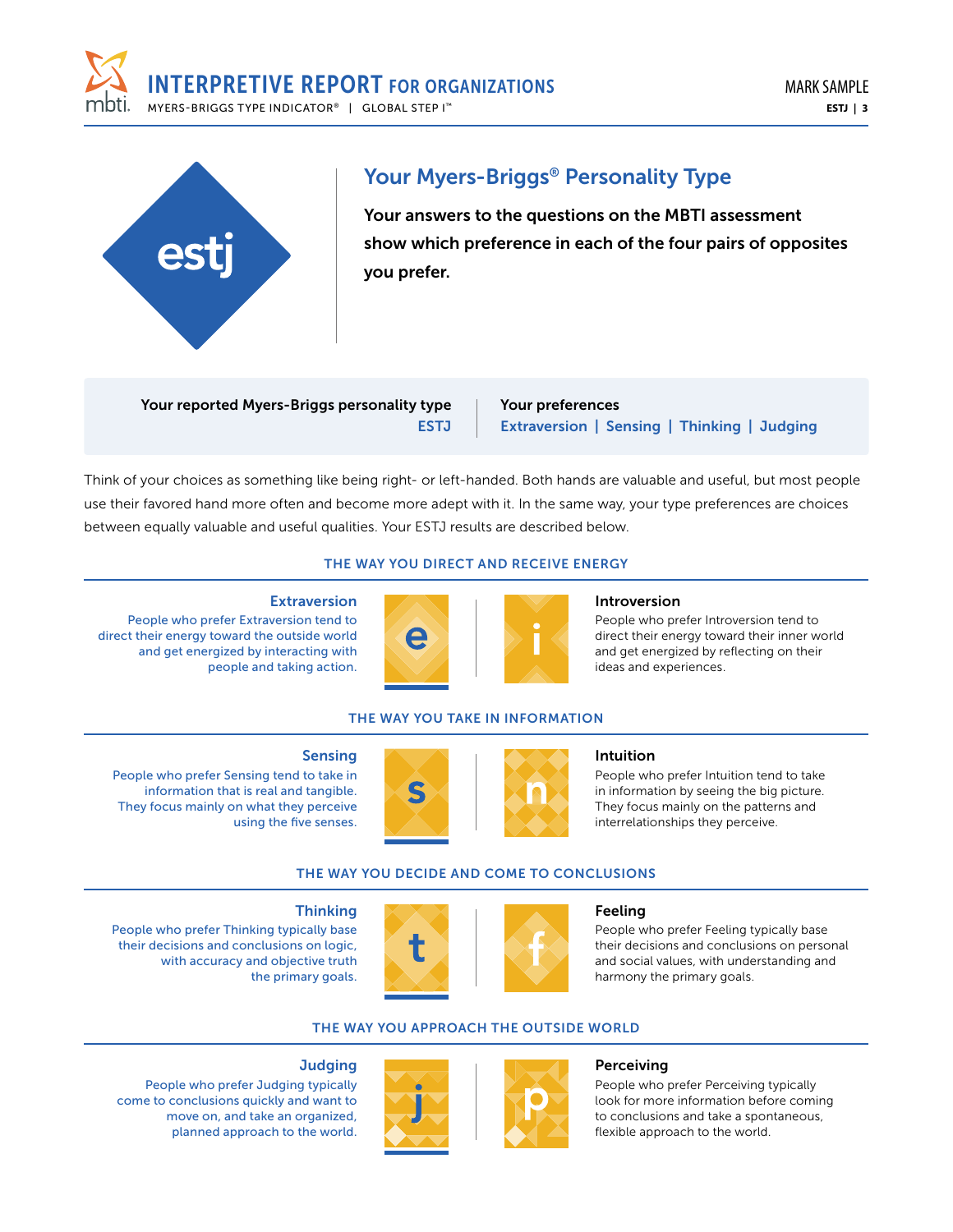



Some of these descriptors may not fit you because you are a unique person. Although most ESTJs have personality attributes in common, there are still plenty of individual differences among people who share the same four-letter type.

Your MBTI responses indicate not only your preferences, but also the probability that your reported preferences really do fit you. The graph below shows the probability index for each of your preferences. The closer the blue marker is to a preference, the greater the probability that the preference describes you well. The probability index does not measure how much of a preference you have or how well you use that preference. It simply shows how likely it is that the preference you reported is accurate for you.



#### PROBABILITY INDEX FOR EACH OF YOUR MBTI® PREFERENCES

Because a variety of influences, such as work responsibilities, family demands, and any number of other pressures, may have affected the way you answered the MBTI questions, the results you received may not entirely fit you. If that is the case, work with your Myers-Briggs practitioner, who can assist you in finding the type that fits you best.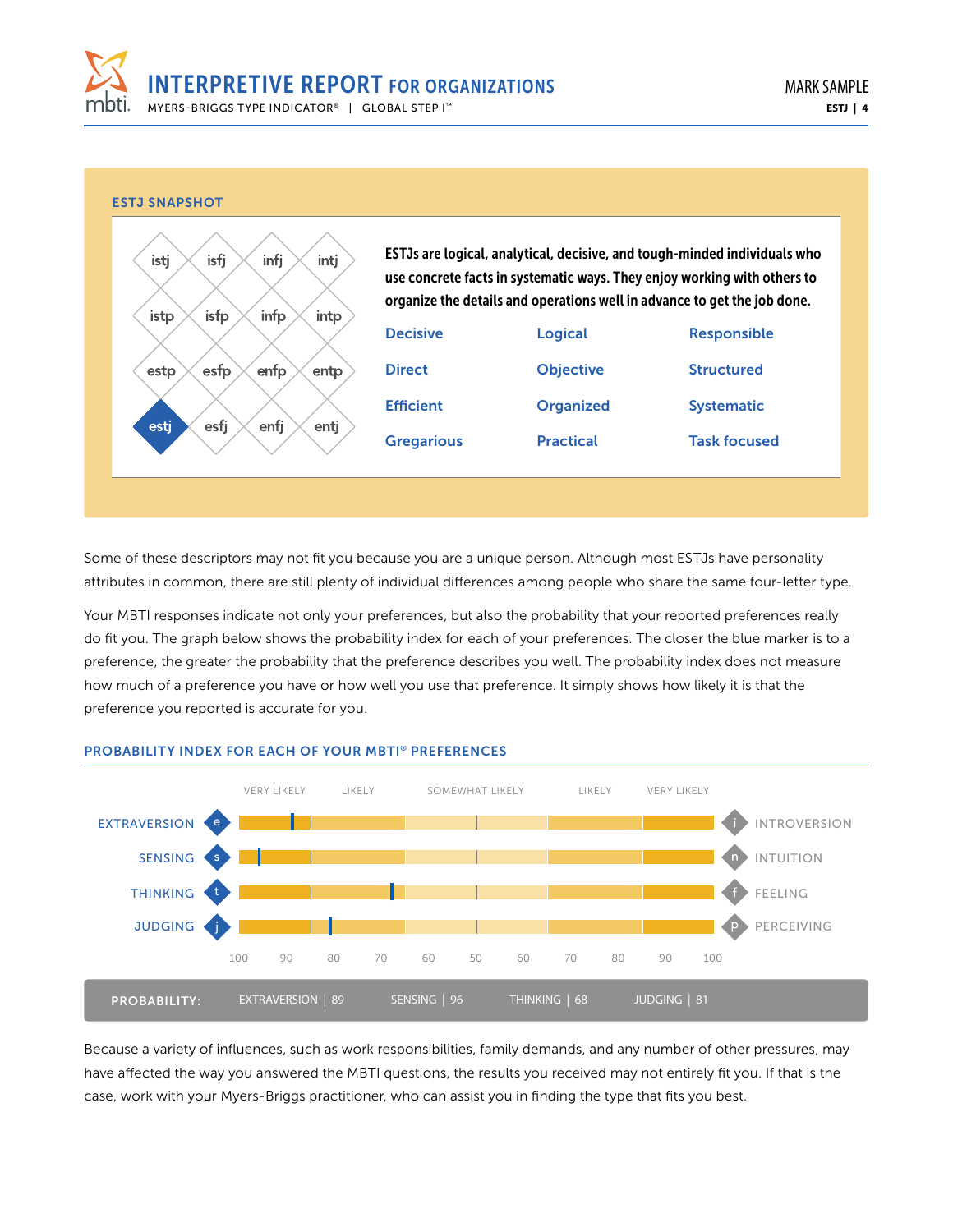

You'll do best and be most satisfied if you're able to work mostly in a style that suits your natural preferences. If you're forced to work outside your natural style for long periods, you'll likely find yourself more fatigued and less productive as a result.

# Your Work Style: ESTJ

#### What You Contribute at Work — *You are likely to*

See, point out, and correct flaws in advance Critique programs in a logical, objective way Organize the process, product, and people to achieve goals Monitor to determine that the job is done correctly Follow through in a step-by-step way

#### How You Lead — *When leading others, you make an impact by*

Seeking leadership directly and taking charge quickly Applying and adapting past experiences to solve problems Getting to the core of the situation crisply and directly Deciding and implementing quickly Acting as a traditional leader who respects the hierarchy, achieving within the system

#### Your Ideal Workplace — *You thrive in work settings that*

Contain hardworking people determined to get the job done properly Are task oriented and committed Offer organization and structure Have team projects Provide stability and predictability Focus on efficiency and productivity Reward meeting goals

#### How You Like to Learn — *Learning works best for you when it is*

Active, hands-on, and done in a structured way Practical and focused on something you can use

#### Potential Pitfalls — *Take note when you find yourself*

Deciding too quickly and pressuring others to do so too

Ignoring the need for changing things that you believe are already working

Overlooking the interpersonal niceties in getting the job done

Being overtaken by your emotions when you ignore your own feelings and values for too long

#### Success Boosters — *You may find it helpful to*

Consider all sides before deciding, including factoring in the human element Prod yourself to look at the benefits of what others want to change Make a special effort to show appreciation to others

Take time away from work to reflect on and identify your feelings and values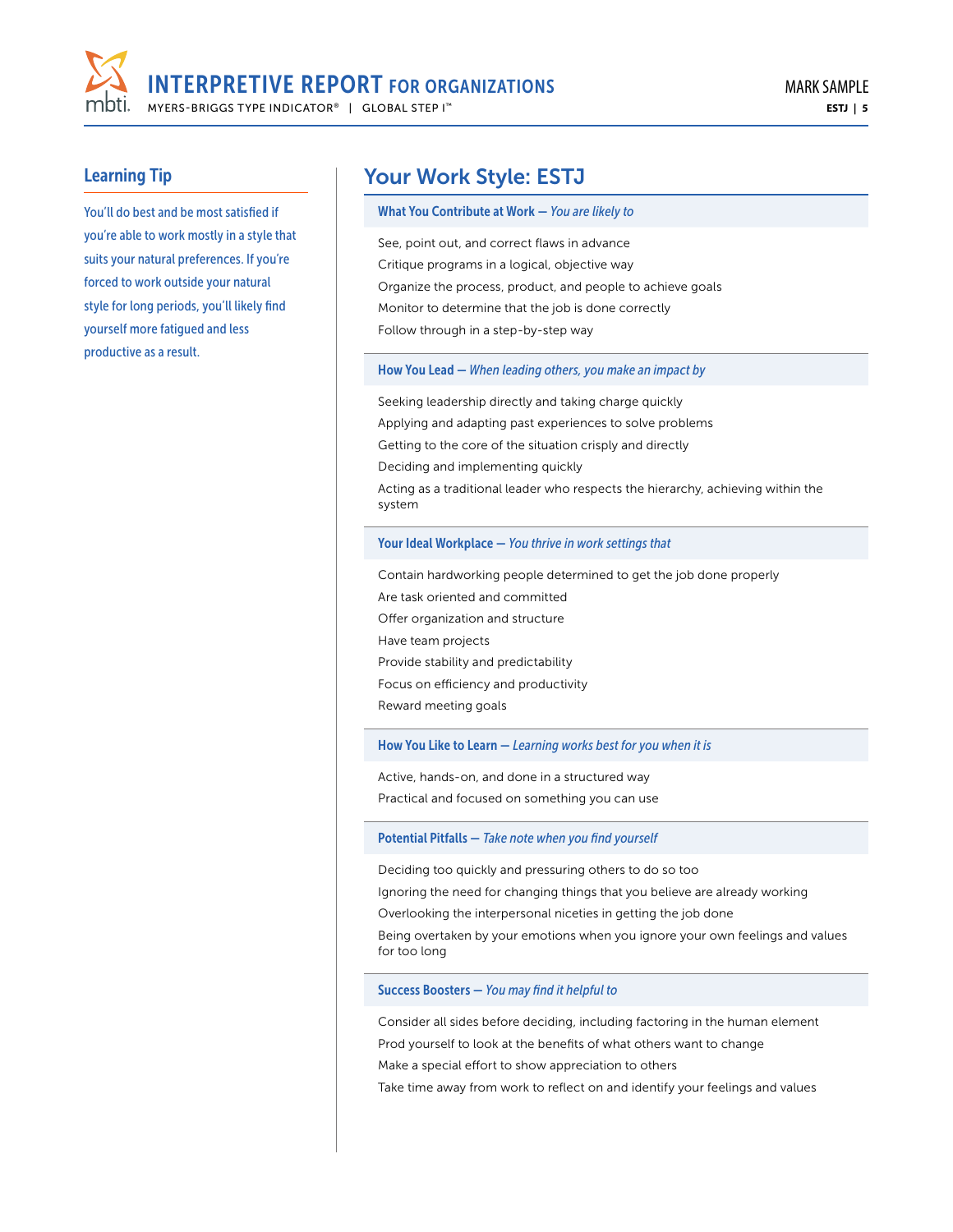

Remember that the MBTI assessment identifies preferences, not skills or abilities. You may find that you are adept at a number of things that are outside your preferences.

There are no "good" or "bad" preferences or "good" or "bad" personality types for any role in an organization. Each person has something to offer and learn that enhances his or her contribution.

# Your Preferences at Work: ESTJ

#### EXTRAVERSION — *You are likely to*

Enjoy participating actively in a variety of tasks Become impatient with long, slow jobs Be interested in the activities involved in your work and in seeing how other people do them Act quickly, sometimes without thinking Welcome disruptions when working on a task Develop ideas by discussing them with others Want to have people around and work on teams

#### SENSING — *You are likely to*

Use experience and standard ways to solve problems Enjoy applying skills you've already perfected Seldom make errors of fact but tend to ignore your inspirations Prefer to do things you view as practical Present the details of your work first Prefer continuation of what is, with fine-tuning Work step-by-step, accurately estimating the time needed

#### THINKING — *You are likely to*

Use logical analysis to reach conclusions Work without harmony, concentrating instead on the task Upset people inadvertently by overlooking their emotions Decide impersonally, sometimes paying insufficient attention to people's wishes Be firm-minded and ready to offer critiques Look at the principles involved in the situation Want recognition after task requirements are met or exceeded

#### JUDGING — *You are likely to*

Work best when you can plan your work and work your plan Enjoy organizing and finishing tasks Focus on what needs to be completed, ignoring other things Feel more comfortable once a decision is made about a thing, situation, or person Decide quickly in your desire for closure Seek structure and schedules Use lists to prompt action on specific tasks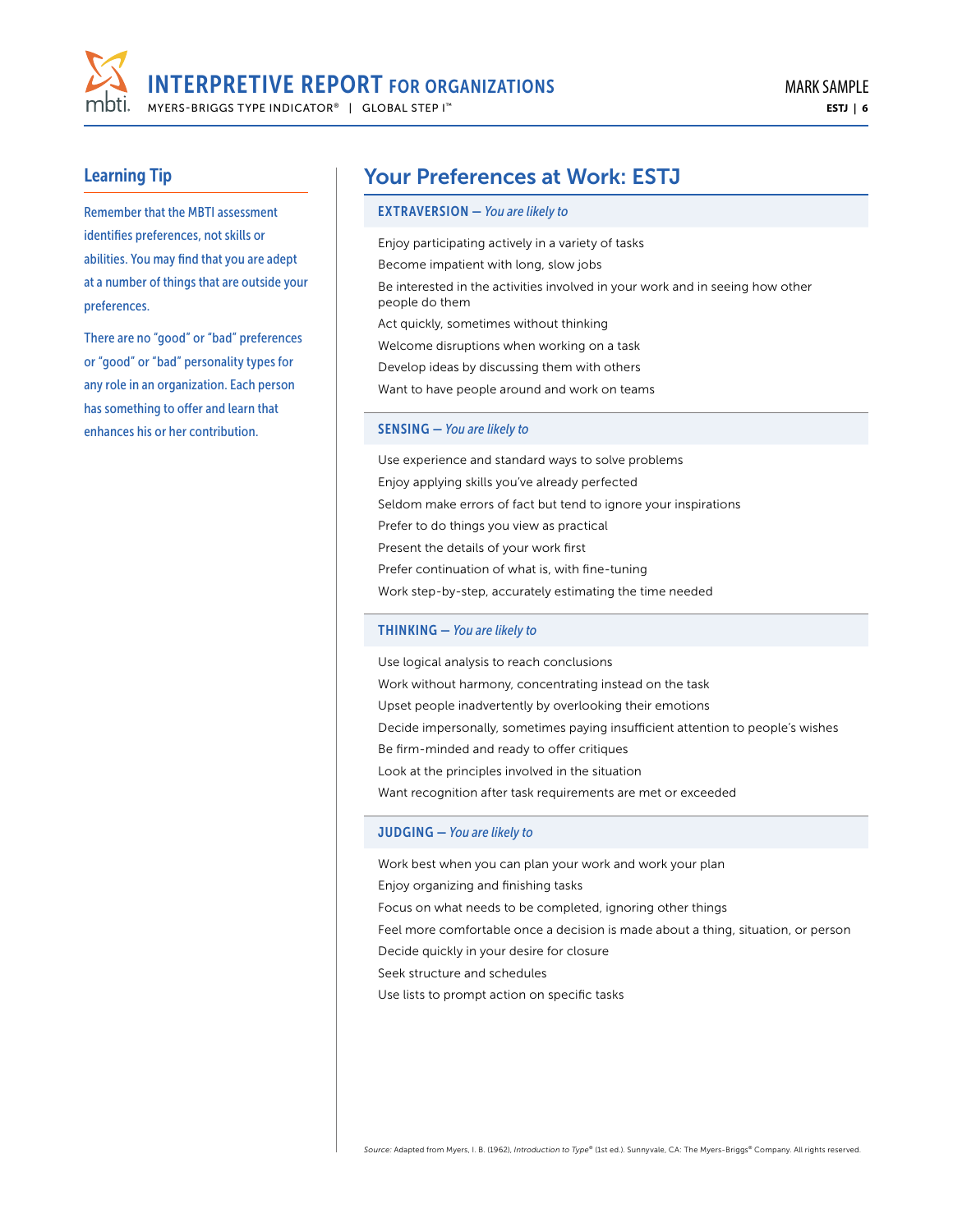

Understanding and adapting to differences in communication style can enhance your interactions with managers, co-workers, employees, and customers.

# Your Communication Style: ESTJ

#### EXTRAVERSION — *You tend to*

Communicate with energy and enthusiasm Respond quickly without long pauses to think Converse about people, things, and ideas in the outside world Sometimes need to moderate your delivery Seek opportunities to communicate with groups Like at least some communication to be face-to-face

In meetings, like talking out loud to build your ideas

#### SENSING — *You tend to*

Like evidence (facts, details, and examples) presented first Want practical and realistic applications shown, with relationships between the facts clearly explained Rely on direct experience to provide information and anecdotes Use an orderly step-by-step approach in conversations Like suggestions to be straightforward and feasible Refer to specific examples In meetings, follow the agenda THINKING — *You tend to* 

Prefer to be brief and concise Want the pros and cons of each alternative to be listed Be intellectually critical and objective Be convinced by cool, impersonal reasoning Present goals and objectives first Use emotions and feelings as secondary data In meetings, seek involvement with the task first

#### JUDGING — *You tend to*

Want to agree on schedules, timetables, and reasonable deadlines Dislike surprises and want advance warning Expect others to follow through and count on that happening State your positions and decisions as final Want to hear about results and achievements Focus on purpose and direction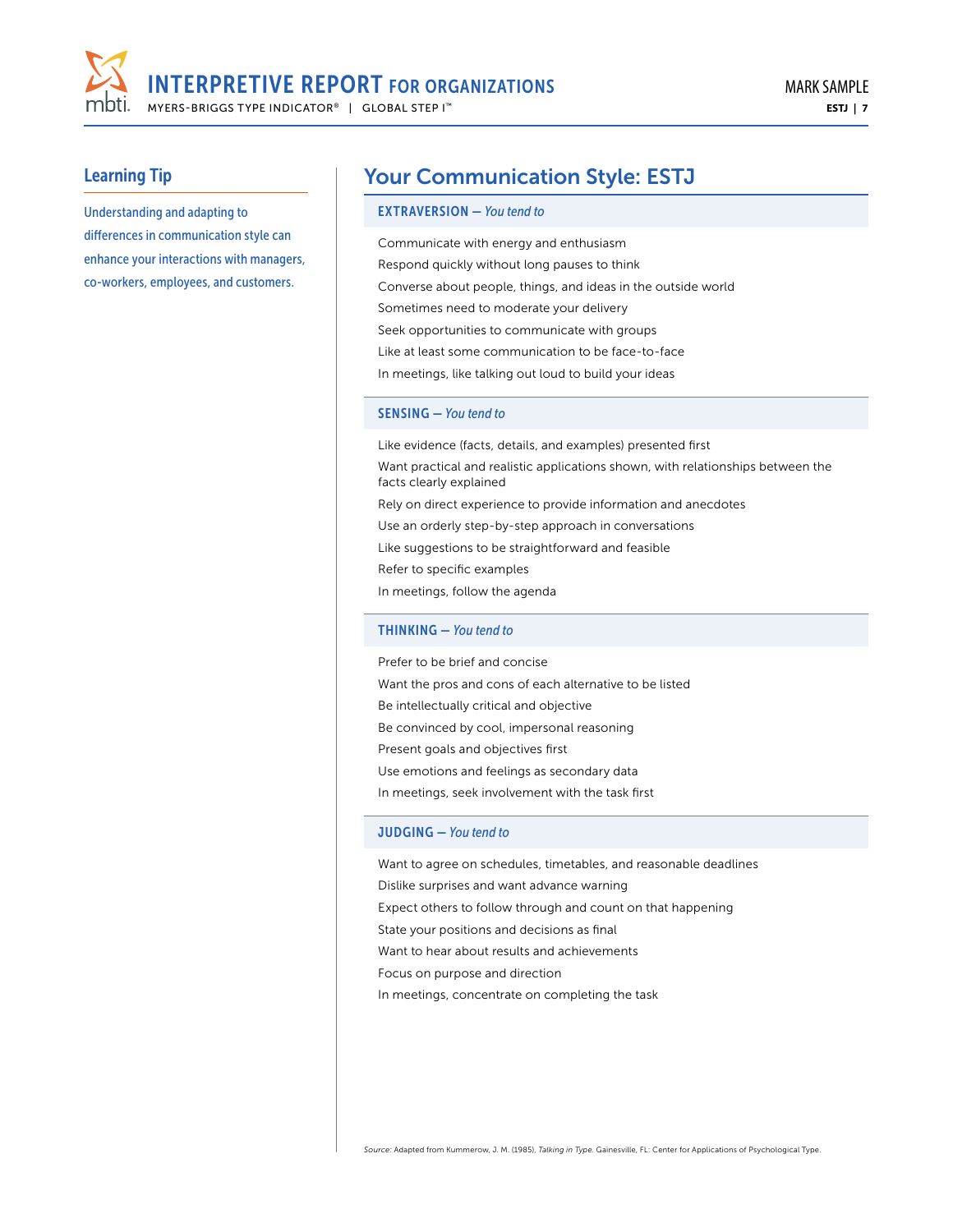

When faced with an issue, you'll have greatest success if you use all four of the mental processes. Often people with your type use this order to work things out.

#### 1 THINKING

Apply logic dispassionately

#### 2 SENSING

Consider the relevant facts and details

#### 3 INTUITION

Explore creative possibilities for growth

#### 4 FEELING

Align with your values

# Your Unique Preference Pattern: ESTJ

The two middle letters of your Myers-Briggs personality type show the two mental processes that make your type unique.





Your two middle letters are S (Sensing) and T (Thinking). As an ESTJ, you devote most of your energy to Thinking and support your Thinking with Sensing. Intuition (N) is less attractive to your type, and therefore you are less likely to use it. Least preferred and least used of all is Feeling (F). ESTJs tend to develop Thinking and Sensing during the first half of life, and at midlife they begin to find Intuition and Feeling more interesting and easier to use.



#### Thinking is your favorite process, the one you use most frequently. *It enables you to leverage your strengths in*

Analyzing the situation Finding flaws in advance Holding consistently to a principle Weighing the pros and cons

Standing firm against opposition

#### *If you're stressed, you may*

Become opinionated and unwilling to change your point of view Have unexpected and uncontrolled emotional outbursts Be hypersensitive to suspected slights Take criticism very personally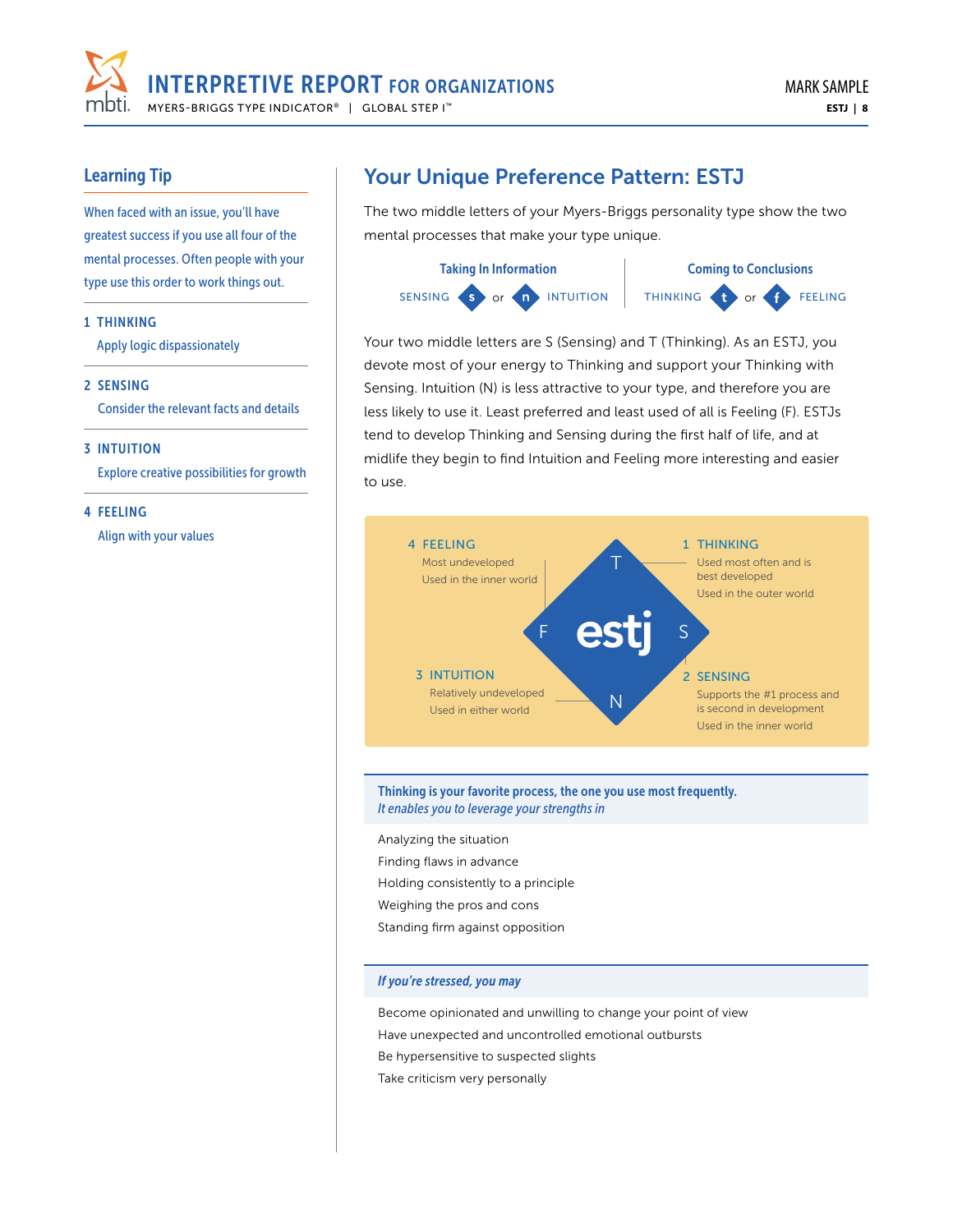

To improve your decisions and problem solving even more, consider the remaining preferences at each step along the way.

Use INTROVERSION to reflect on the situation and choices

Use EXTRAVERSION to discuss things before moving on

Use PERCEIVING to keep discussions and options open and avoid cutting things off prematurely

Use JUDGING to draw conclusions and determine the deadline and schedule

# Your Problem-Solving Approach: ESTJ

When you are solving problems, a better solution is likely to result if you use all four mental processes—Sensing, Intuition, Thinking, and Feeling. This may seem straightforward, but it can be hard to do because people tend to rely on their favorite and most used processes and skip those parts of problem solving that require use of their third and fourth processes. The chart below, as well as the tips on the left, will help guide you in this approach.

#### 1 THINKING — *You are most likely to start with Thinking by asking*

What are the pros and cons of all the alternatives? What are the logical consequences of the options? What are the objective criteria that need to be met? What are the costs of each choice? What is the most reasonable course of action?

#### 2 SENSING — *You may then proceed to Sensing and ask*

How did this problem occur? What are the verifiable facts? What exactly is the situation now? What has been done and by whom? What already exists and works?

#### 3 INTUITION — *You are not as likely to ask questions related to Intuition, such as*

What can I interpret from the facts? What insights and hunches come to mind about this situation? What would the possibilities be if there were no restrictions? What other directions/fields can I explore? What is the problem similar to?

4 FEELING — *You are least likely to ask questions related to Feeling, such as*

How will the outcome affect the people, process, and organization? What do I like and dislike about each alternative? How will others react and respond to the options? What are the underlying values involved for each choice? Who is committed to carrying out the solution?